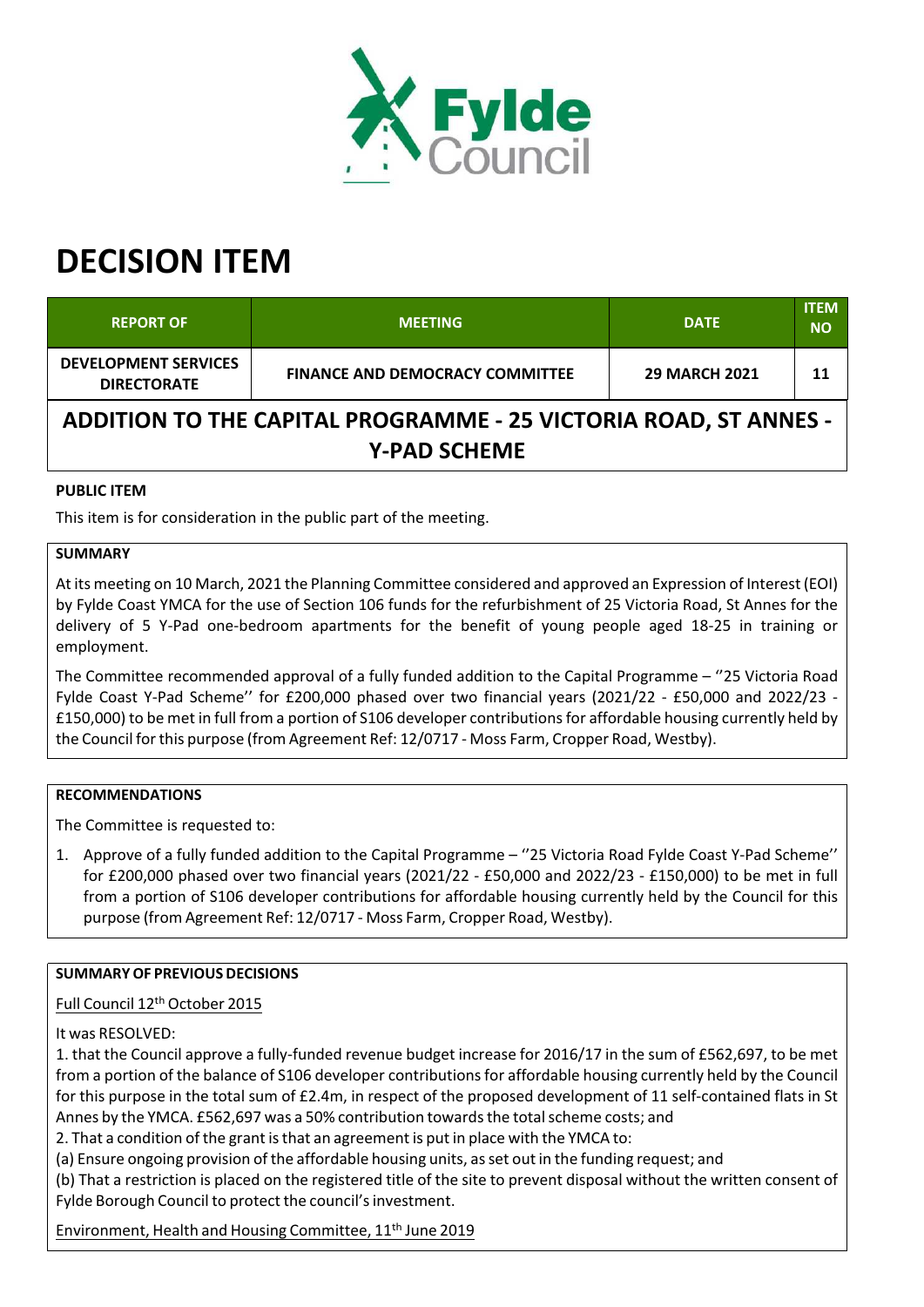Decision Item ‐ It was RESOLVED

1. To note the contents of the report; and

2. To approve the adoption of a strategic approach to the allocation of future S106 funds by requesting Registered Providers of Affordable Housing submit Expressions of Interest priorto full funding submissions being made.

## Planning Cttee – 10 March 2021

Decision Item ‐ It was RESOLVED:

- 1. Approve the Expression of Interest by Fylde Coast YMCA for the use of Section 106 fundsfor the refurbishment of 25 Victoria Road, St Anne's for the delivery of 5 Y‐Pad one‐bedroom apartments for the benefit of young people aged 18‐25 in training or employment.
- 2. Recommend to Finance and Democracy Committee approval of a fully funded addition to the Capital Programme – ''25 Victoria Road Fylde Coast Y‐Pad Scheme'' for £200,000 phased over two financial years (2021/22 ‐ £50,000 and 2022/23 ‐ £150,000) to be met in full from a portion of S106 developer contributions for affordable housing currently held by the Council for this purpose (from Agreement Ref: 12/0717 ‐ Moss Farm, Cropper Road, Westby); and
- **3.** To authorise drawdown of the expenditure (subject to approval by Finance and Democracy to the addition to the Capital Programme) phased over two financial years (2021/22 and 2022/23) for £200,000 (25% in 21/22 (£50,000)) being paid at start on site and confirmation that internal funding and Homes England Grant Funding has been received and the remainder (75% in 22/23 (£150,000)) on project completion once the units are allocated to Fylde Coast YMCA, after regard and consideration of the compliance with the financial regulations covered within the body of the report.
- 4. That a condition of the grant is that an agreement is put in place with the YMCA to:
- 5. Ensure ongoing provision of the affordable housing units, asset out in the funding request; and
- 6. That a restriction is placed on the registered title of the site to prevent disposal without the written consent of Fylde Borough Council to protect the council's investment and ensure the provision will provide affordable housing in perpetuity for 80 years.

| <b>CORPORATE PRIORITIES</b>                                |  |  |
|------------------------------------------------------------|--|--|
| Economy – To create a vibrant and healthy economy          |  |  |
| Environment - To deliver services customers expect         |  |  |
| Efficiency $-$ By spending money in the most efficient way |  |  |
| Tourism – To create a great place to live and visit        |  |  |

## **BACKGROUND**

- 1. The Planning Committee at its meeting on 10 March 2021, considered an EOI from Fylde Coast YMCA for the refurbishment of 25 Victoria Road, St Annes. The scheme proposes the refurbishment of an existing property of 5 self-contained flats one-bedroom flats, owned by Fylde Coast YMCA into 5, one-bedroom Y-Pad apartments for the benefit of young people aged 18‐25 in training or employment.
- 2. The Planning Committee considered and approved an EOI for £200,000 from Fylde Coast YMCA to support the re‐ development of 25 Victoria Road and recommended to Finance and Democracy approval for this scheme for S106 funding and inclusion to the Capital Programme. The scheme will be phased over two financial years(2021/22 and 2022/23) with 25% (£50,000) being paid at start on site and confirmation that internal funding and Homes England Grant Funding has been received and the remainder 75% (£150,000) on project completion once the units are allocated. The scheme will be fully funded from a portion of the balance of S106 developer contributions for affordable housing currently held by the Council for this purpose (from Agreement Ref: 12/0717 Moss Farm, Cropper Road, Westby).
- 3. A copy of the report presented to the px" Planning Committee is available to view on the council website .

**IMPLICATIONS**